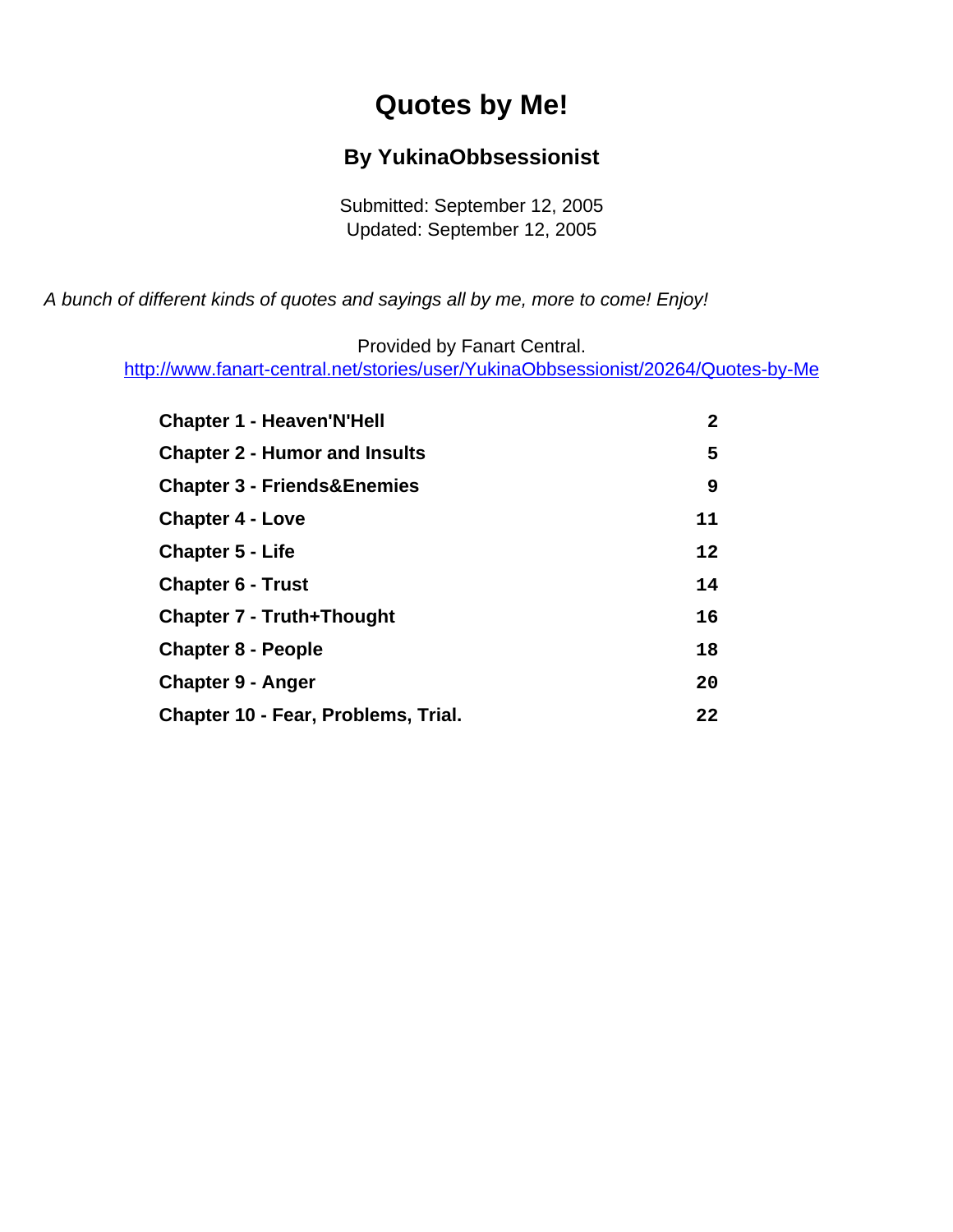### **1 - Heaven'N'Hell**

<span id="page-1-0"></span>"Life and Death are the same, Except Death in Heaven is to be paradise."

"Hell on Earth simply means Hell's guest house, When we die we move into permanent residence, Going to Heaven is being invited to the popular party, Hell is the party for the unpopular people."

"Angels are the beautiful people, Demons are whats left of the bunch."

"Eve bit the apple before Adam, Thus, women were smart before men."

"If Jesus is God, and the Holy Spirit is God, Then who is God?"

"All the acid in our stomaches comes from the cess pool of acid, This time it was Adam's fault."

"I wonder what would happen if someone made a contest called.... Be God for a day."

"God invented T.V. long before we did, The only difference is ours in a box."

"Demons and monsters, Are like comparing angels and people."

"Priests promote war, Soldiers promote peace, There are few though in each category, That take the other side, They are seen as heathens or traitors, The same as a person who opposes them, Who do you suppose, Is the real traitor?"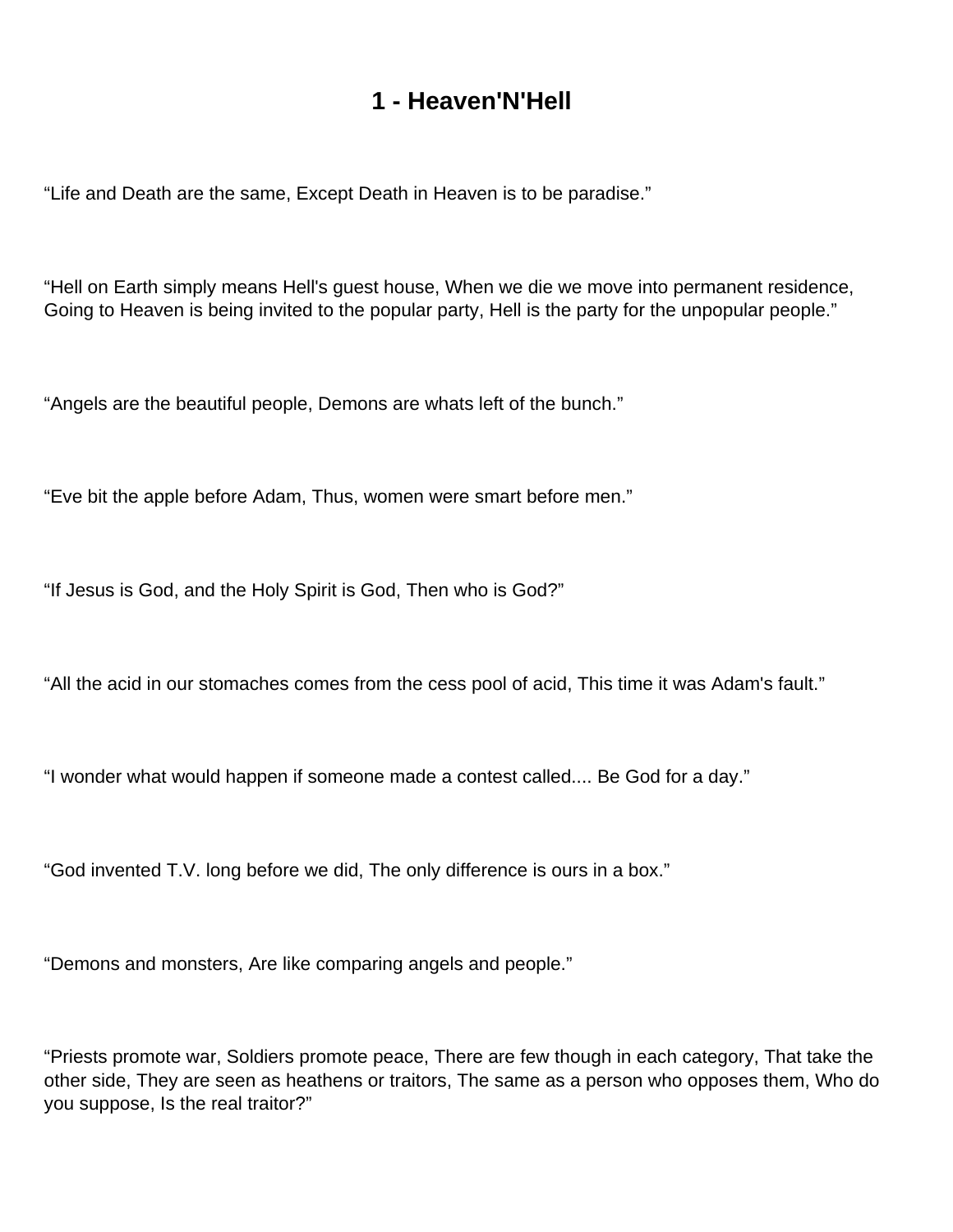"Just because they called them Priests, Doesn't mean they are anything more, Than a person, Or a lying tyrant."

"If Heaven is white, And thus good, Why is the evil Hell red, And not black?"

"Heaven is bliss, Hell is torment, Life is torment, Death is bliss."

"Angels guard us, Demons trick us, People kill us, Us being people."

"Heaven is but an illusion, Hell, merely a paranoia."

"To enter Heaven, You must enter pearly gates, To enter Hell, What must you do?"

"Lucipher lost his place as an angel in Heaven, So we can lose our place as spirits in Heaven."

"To die we must live, How you live, Determines what happens, When you die."

"We are created in the image of God, Thus, for him to hate us, He must hate himself, And that seems highly unlikely."

"God created Lucipher, Then acknowledged he had become evil, So humans can be evil too, They don't have to be good, Just because the pure and holy God made them, To believe otherwise is ignorance and stupidity."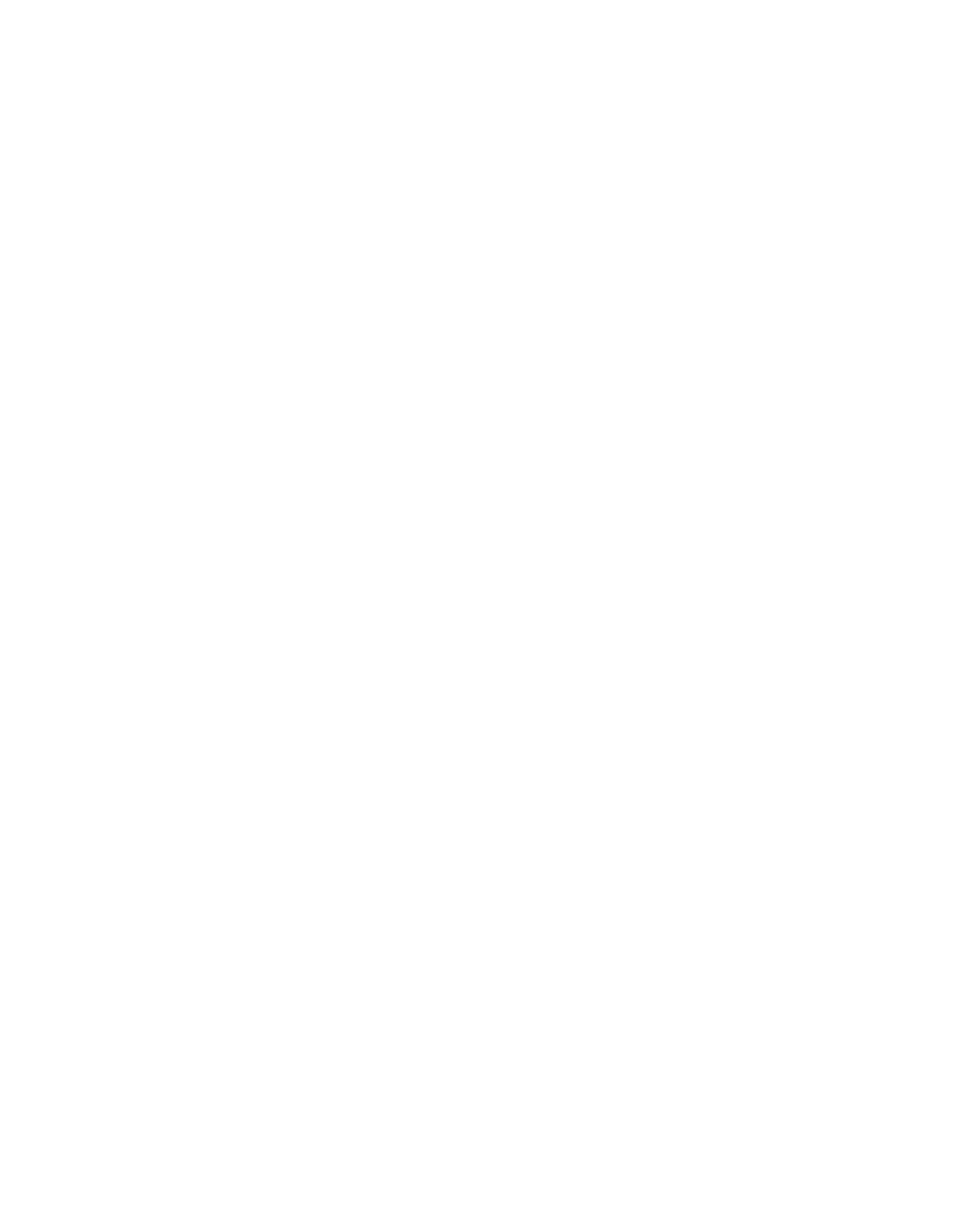### **2 - Humor and Insults**

<span id="page-4-0"></span>"When the going gets tough, You get alot of whiny, cry-babies."

"I have two life altering words for you, "Shut....up.""

"Get your tweedle on, Alice is watching."

"Your face looks exactly like a picture I saw in a magazine once, The magazine was Diseased Toilets Weekly."

"If the teacher asks what happened to your homework, Just tell the teacher the modern-age excuse, "My printer ate it.""

"If you say "shut up", and someone says "make me", Respond with, "I don't make dogs, I train em.""

"I don't like to be rude, I love to be rude."

"You think I'm mean, Because you are petty."

"Just because your stupid, And just because they are stupid, And just because I know alot of stupid people, That doesn't make me a stupid people, That makes me an annoyed people."

"When you can't figure something out, Just read the directions, moron."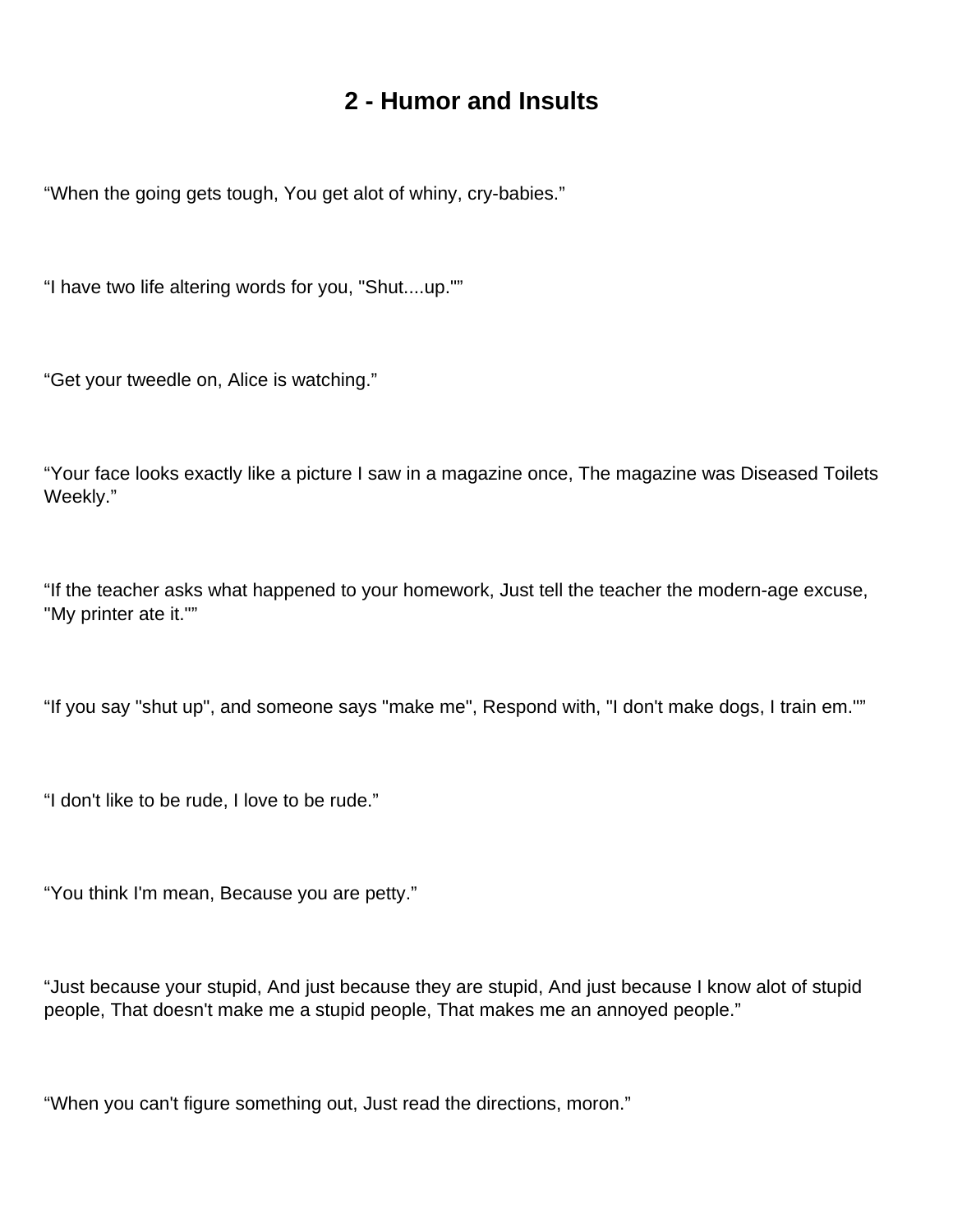"Your life is in my hands, And so is your brain, The non-existant thing that I'm squishing in my hand, Yeah, that's your brain, loser."

"You think the world is a sphere, I however, think the world is a circle with implants.'

"It's all fun and games until someone loses an eye, Then, its a trend."

"It's all fun and games until someone loses an eye, Then, it's a pirate party."

"Noone is laughing at you, And so is Everyone."

"I don't like you....., your obbsessed with me......, so....., Drop dead with a smiley."

"Remember, glue is definately not, Melted Marshmellow, So get your hand outta Elmer, And nobody gonna get hurt."

"I'm not confusing, You just lack brain-power, Not to mention a brain."

"I have a great comeback for your insult, Wait for it....Wait for it..... You suck."

"The funniest thing I've ever seen, Is the face you see when you look in a mirror."

"Shiny, distracting clothes that cover you up, Make looking at you less painful, And as painful as looking at you is, Your gonna need an ocean full, fatty"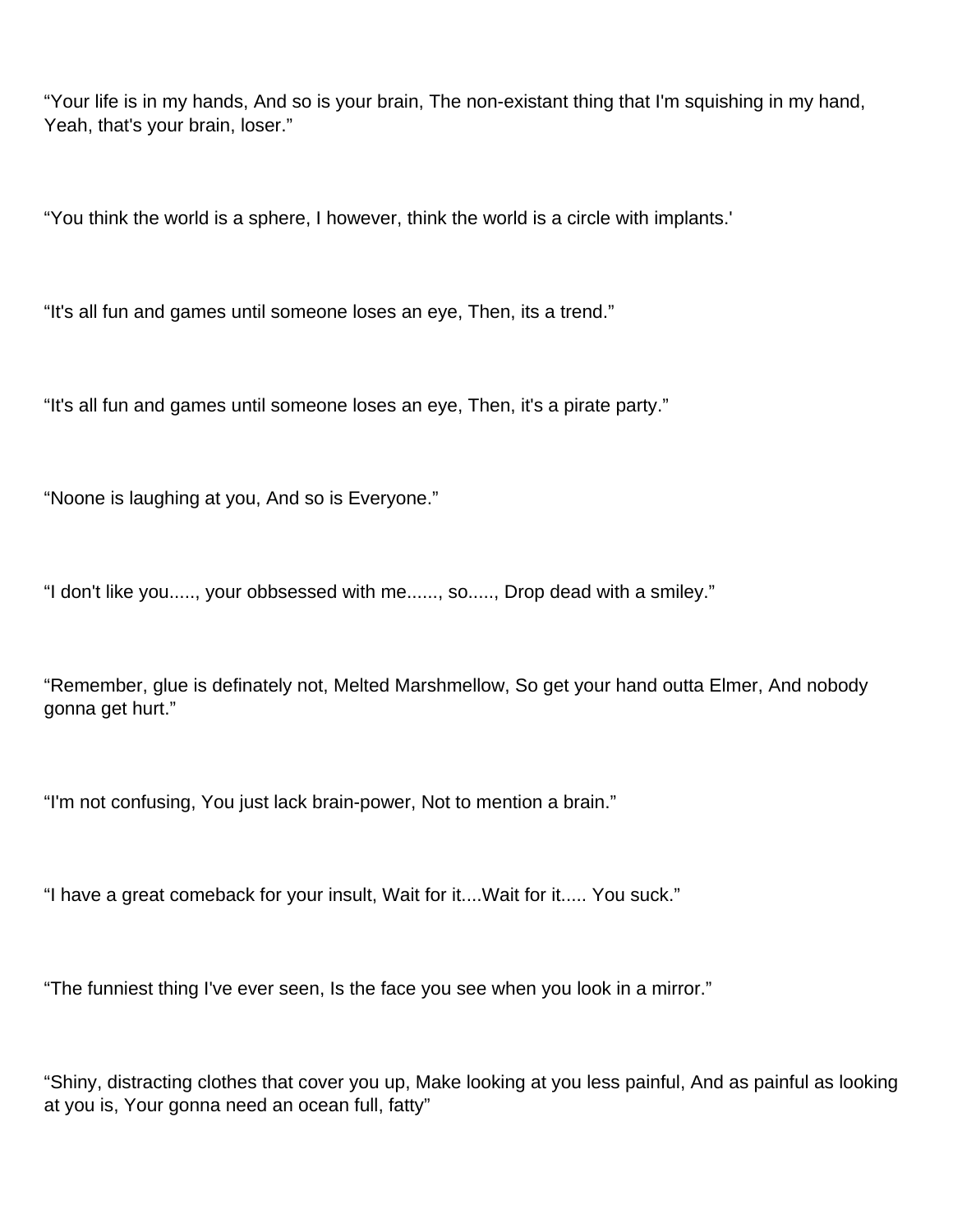"I don't have to try to be better than you, It just comes natural."

"If everyone in the world smiled, At the very same time, It would be totally, Creepy."

"I don't want to hurt you, I just find it necessary."

"Don't blame me because your ugly, Blame your ugly because your ugly."

"There are many kinds of people in the world, Stupid people seem to be one of the most common."

"Stupid people like you, Make smart people like me, Look even smarter."

"I don't like to be cuter than you, I just am."

"This is what a brain looks like on drugs, @#@\$@%@@&&, This is what your brain would look like without drugs if you had a brain,  $\blacksquare$  (Flatline)"

"There is a reason locks are childproof, People want to laugh when you shut your hand in a locked door, They can't say idiot-proof though because then, You'd be an idiot, and it would be proven, So they say childproof, Because then your only acting like a child, Despite the lingering fact, Your child has never shut their hand in the door, However the lock is still childproof, Why can't we be as smart as all the child's.**"**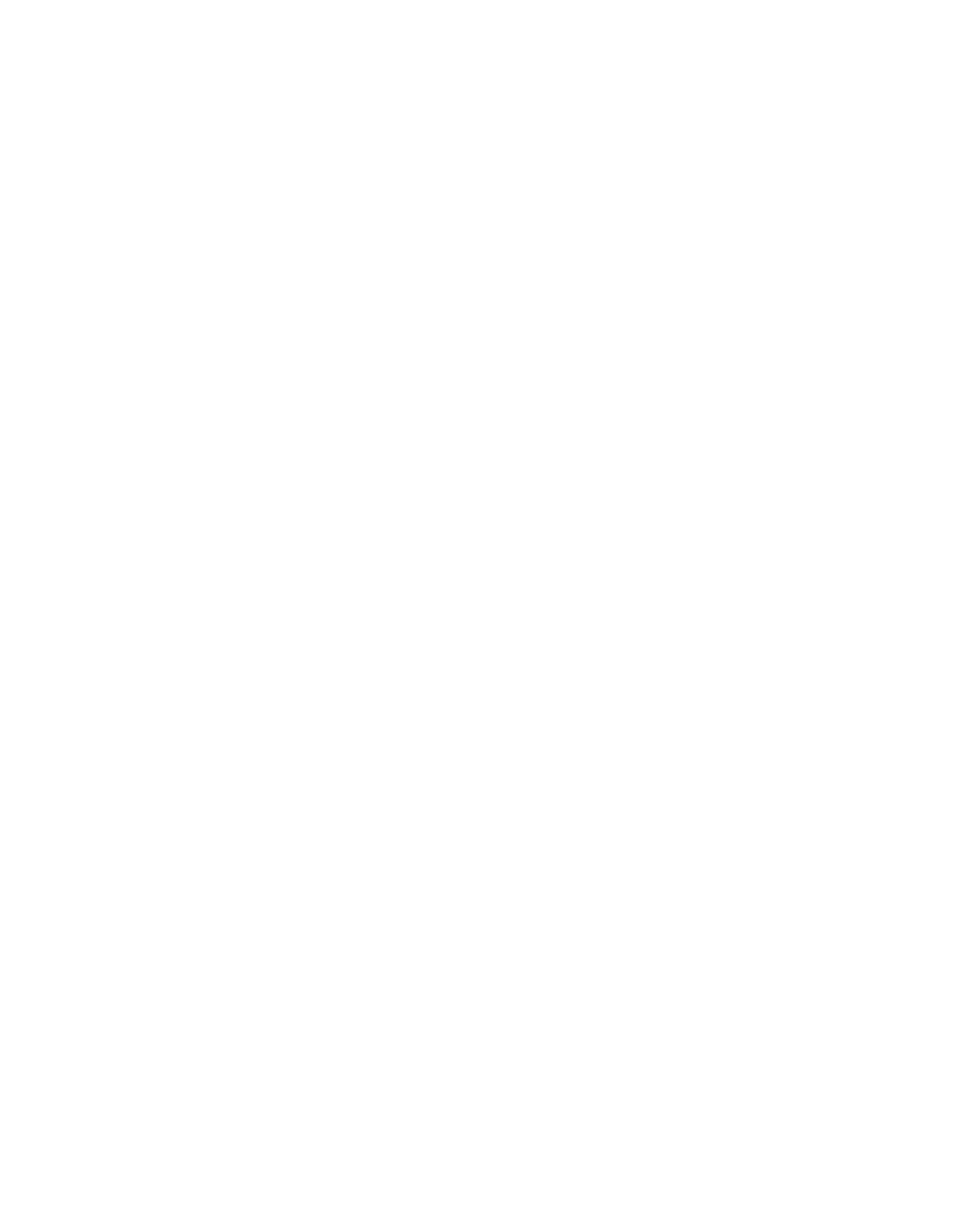### **3 - Friends&Enemies**

<span id="page-8-0"></span>"Good friends are hard to find because, Bad enemies are so easy to."

"Good enemies are hard to find because, Bad friends are so easy to."

"Often your enemy will harm you, And attempt to make you cower, With the very means that they fear the most, In other words, whatever scares them most."

"I'd rather handle my enemies, Than handle my friends."

"Friends make people glad for enemies, Enemies make people glad for friends."

"Your worst enemy, Will often be, Someone you once considered, A dear friend."

"Friends are truly friends, If they will walk with you, Through the torments of life. "

"A true friend stands up for you, Even when you don't want them to."

"A true friend takes on a role like big brother or sister, And does it without thought of reward."

"A true friend will help you through everything, Whenever you need help, And knock you unconcious and tie you up, When your asking for help in being just plain stupid."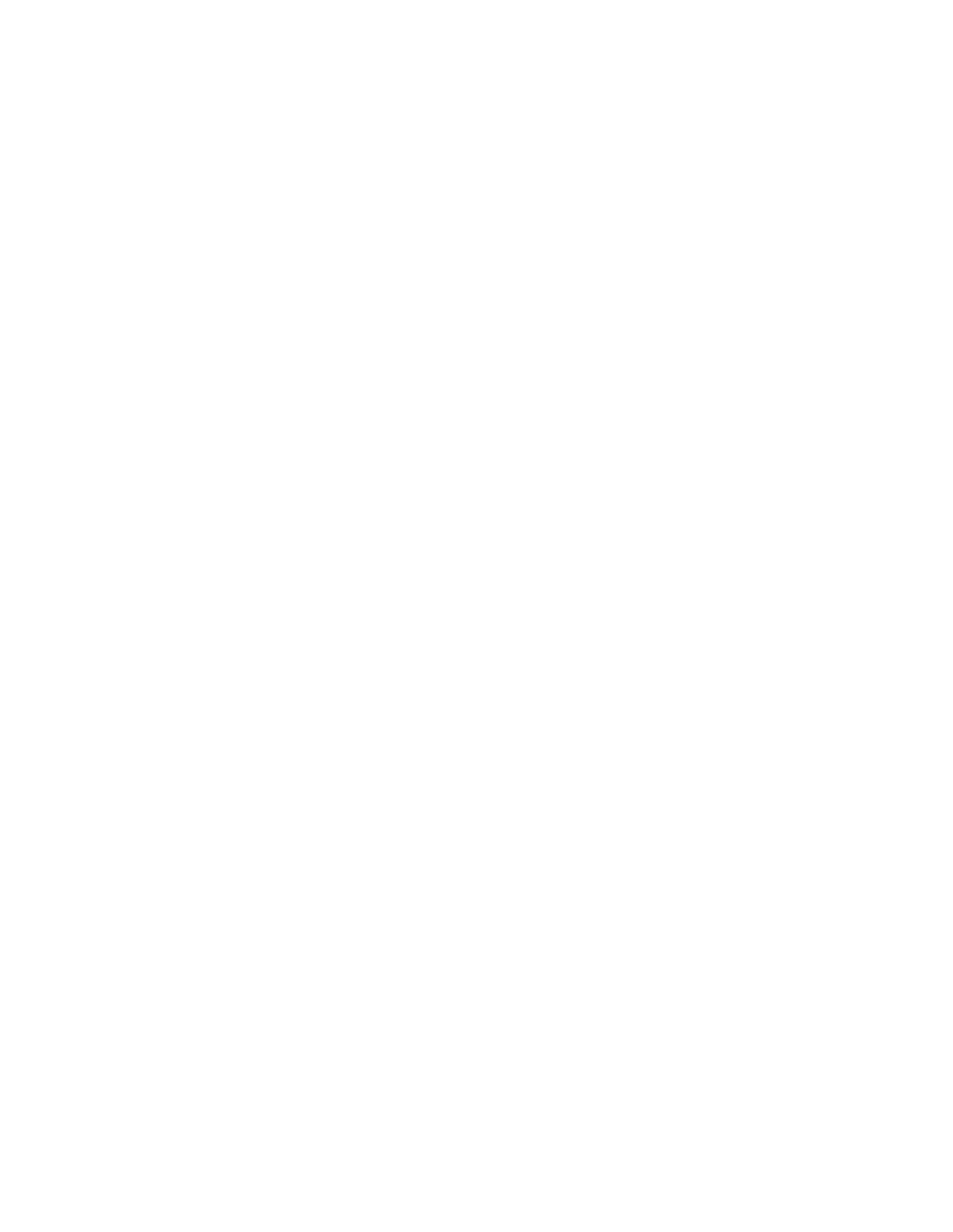#### **4 - Love**

<span id="page-10-0"></span>"Love is often like a rare butterfly, Delicate and hard to catch, And when you do, If your not careful, Or don't care for it well, It will die."

"Love and friendship are bitter enemies, They are harsh when put together."

"Love is much like a tornado, Interesting, dangerous, exciting, And let us us not forget deadly, It is also however, Quite able to be boring and dismayed."

"Love is a cunning and sly thing, And refuses to be controlled."

"Love makes an animal a pet, A person a friend, And a house a home."

"Love is a fantasy, Hidden within the confines of reality."

"Love is made of many things, In fact, it is different for each person."

"Love is a complicating matter, And often leaves people with headaches."

"If you break someone's heart, Prepare to have your spirit broken."

"Love is a rival, Love is a friend, However, Love is also an egocentric tyrannical dictator."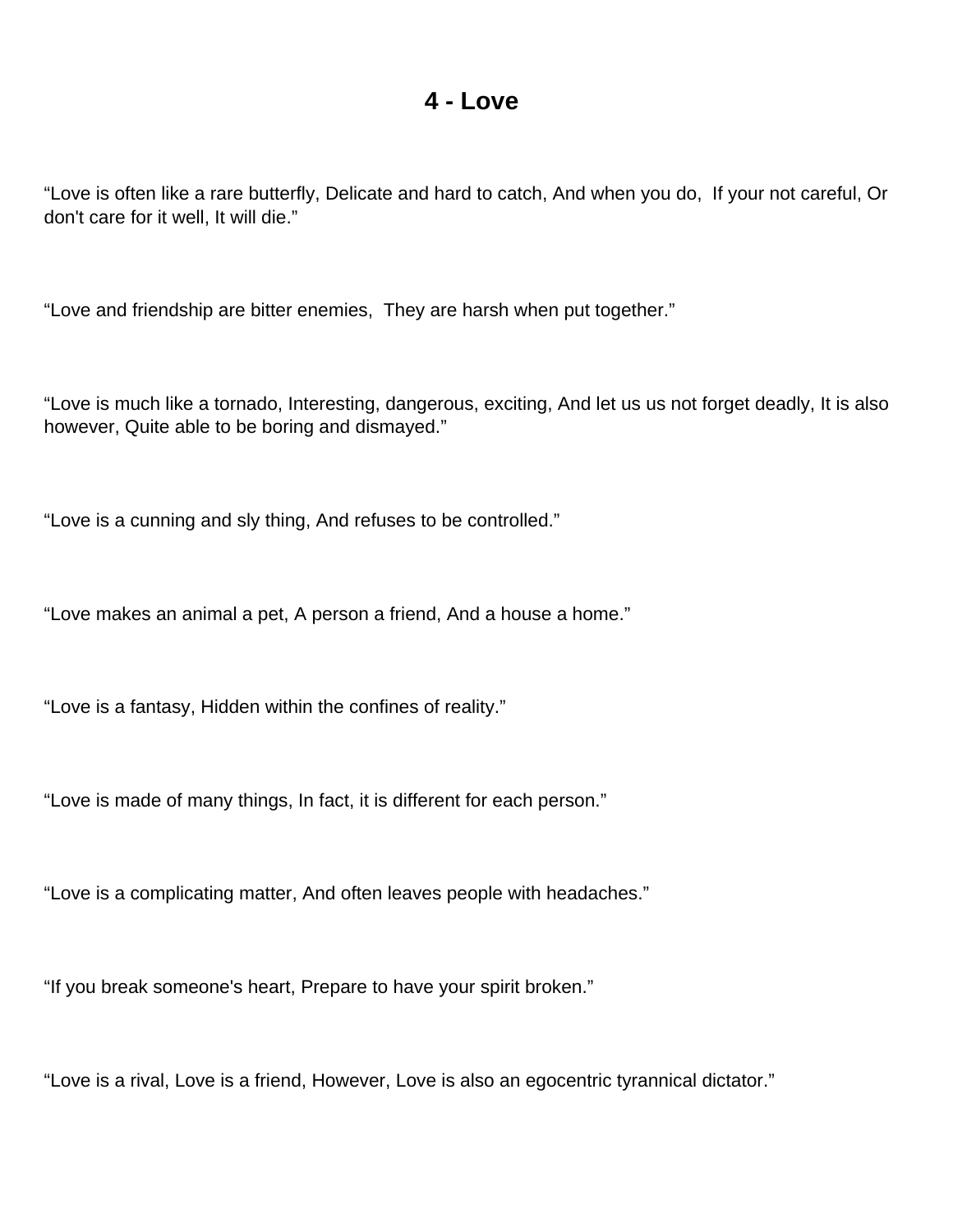#### **5 - Life**

<span id="page-11-0"></span>"If you live life by a book, Make sure that it's an auto-biography."

"Life should be lived like your flying, You can soar high and be amazing, But always be ready for storms, And understand that, at times, You will, inevitabley, fall."

"Life isn't always how we'd like it to be, Life can boring and awful, If it was exactly how we wanted it, We'd probably grow tired of it even faster."

"There are alot of ups and downs in life, Yes, you should always be ready to get back on your feet, However, you should also be prepared and willing to fall, If you don't let yourself fall, Then you shall feel the vertigo."

"It's one thing to live, It is another to actually live."

"Life is not definable, People just want to act like it is."

"Life is hard to predict, People are easy."

"Life isn't easy or fair, Whoever says it is, Is stupid."

"Life is a big test, When we die, We get scored."

"Life is bittersweet, Deal with it."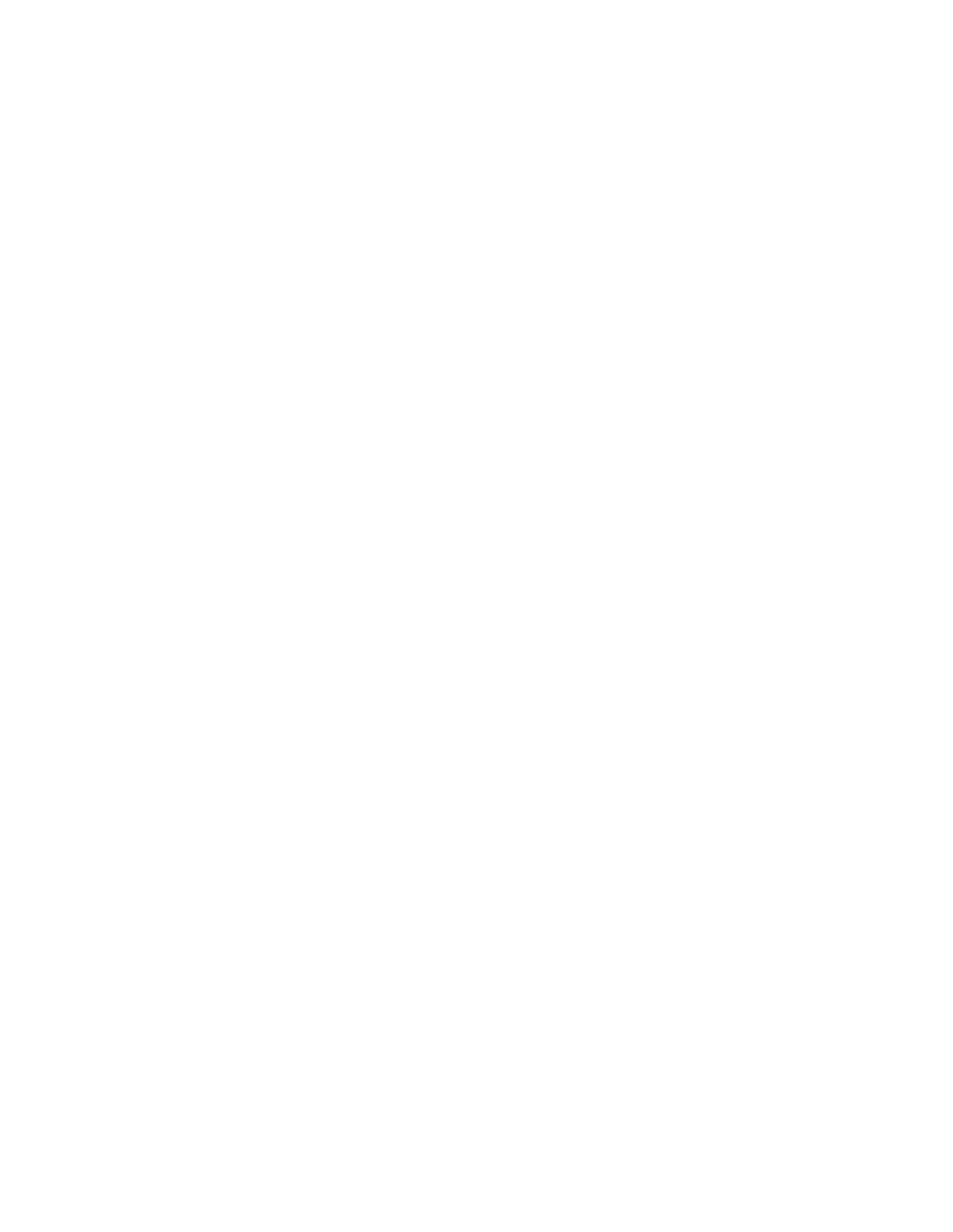#### **6 - Trust**

<span id="page-13-0"></span>"Trust is often hard to gain, Earning someone's trust, Is a true sign of friendship, But only if both sides give the most trust they can."

"If trust were plentiful, The people of the world would live in a huge house together."

"Trust is like a fine piece of thread, Extremely delicate, And susceptible to even the slightest tremor."

"Trust as many people as you want, With your fingers crossed behind your back."

"Trust is as valuable to have, As love."

"Never give your full trust, To someone who has proved to be false."

"Hesitate before giving your trust, Always be sure."

"Never get drunk around people you don't trust, It almost always never ends well."

"People who don't seek your trust, But are grateful and happy to have it, Are the ones who can usually be trusted, They are usually true."

"Trust is of the strongest bonds you can have, But the material it's made with is one of the weakest."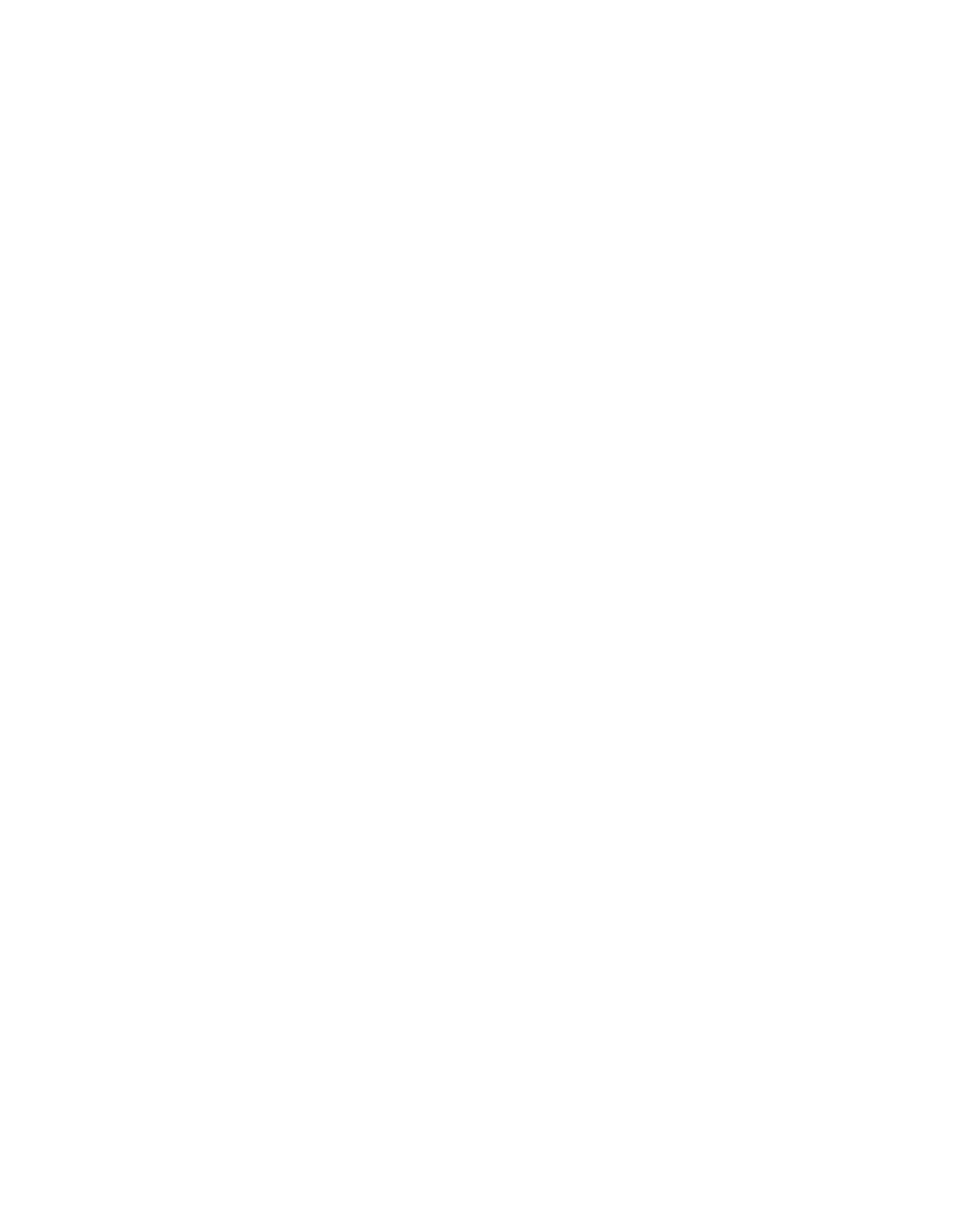## **7 - Truth+Thought**

<span id="page-15-0"></span>"White lies are merely and simply lies, Sugar-coated with what seems like the best truth."

"A birth certificate, Is a person's license to breathe, Without it, You don't legally exist, It's just a piece of paper, Stupid isn't it?'

"You can break the rock, You can meditate on the rock, You can make the rock a blessed, spirit, It is still a rock, Thus, you can make a person provost, You can dress them up real nice, You can make them famous, However, it is still just a *person.*"

"If you live life by a book, Make sure that it's an auto-biography."

"A snake can be treacherous, Only if you let it be."

"To make a mistake and blame another person or thing, Is the equivalent of a lying, coward."

"I would refuse to engage in physical combat with a handi-capped person, So, I would refuse to intellectually fight a normal person."

"Theres one way to skin a cat, And then theres all the others."

"There is a time and a place to speak up, It's your decision where and when those are."

"I don't enjoy lying, I do believe though, That there is a time and place for it, And it is sometimes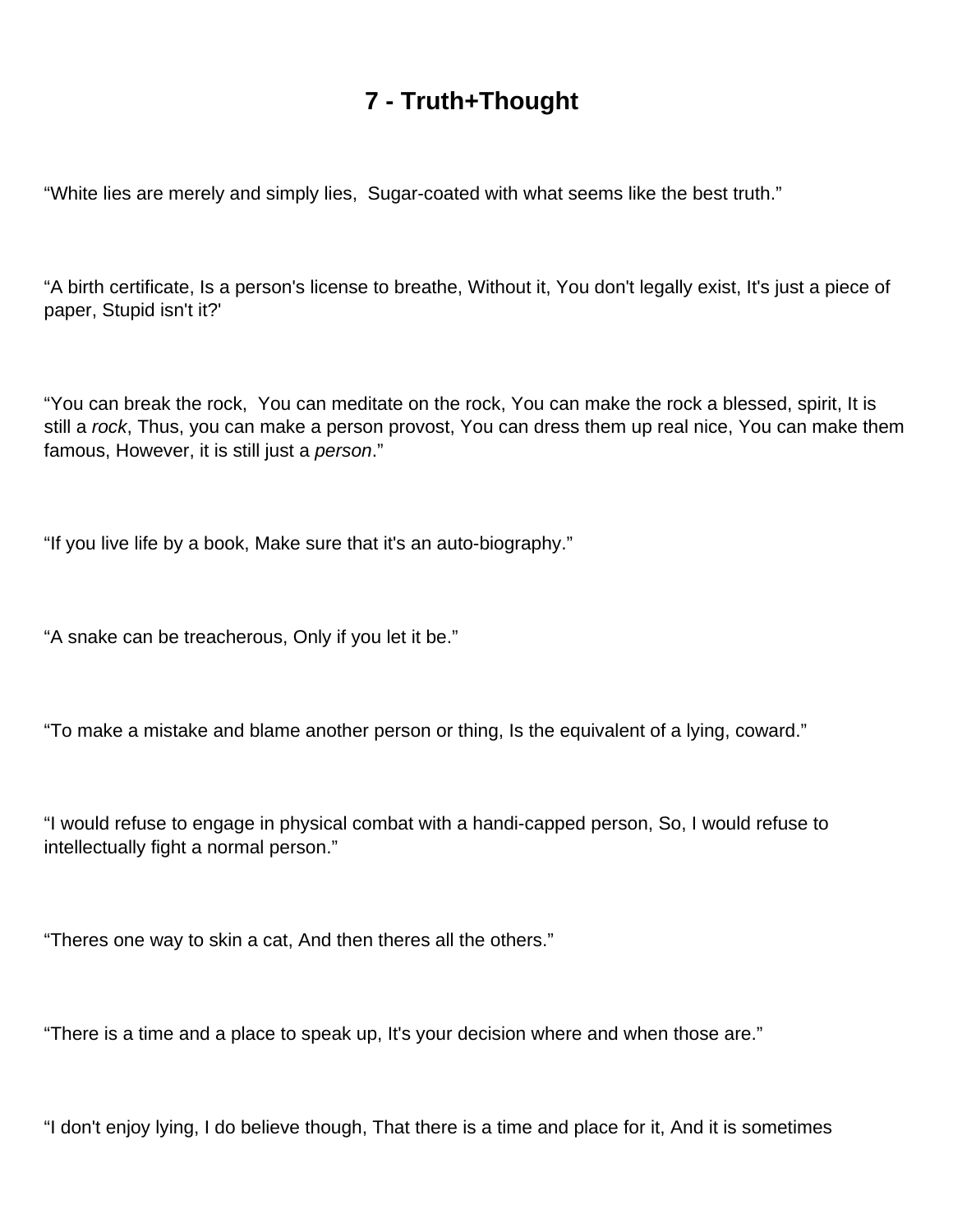necessary."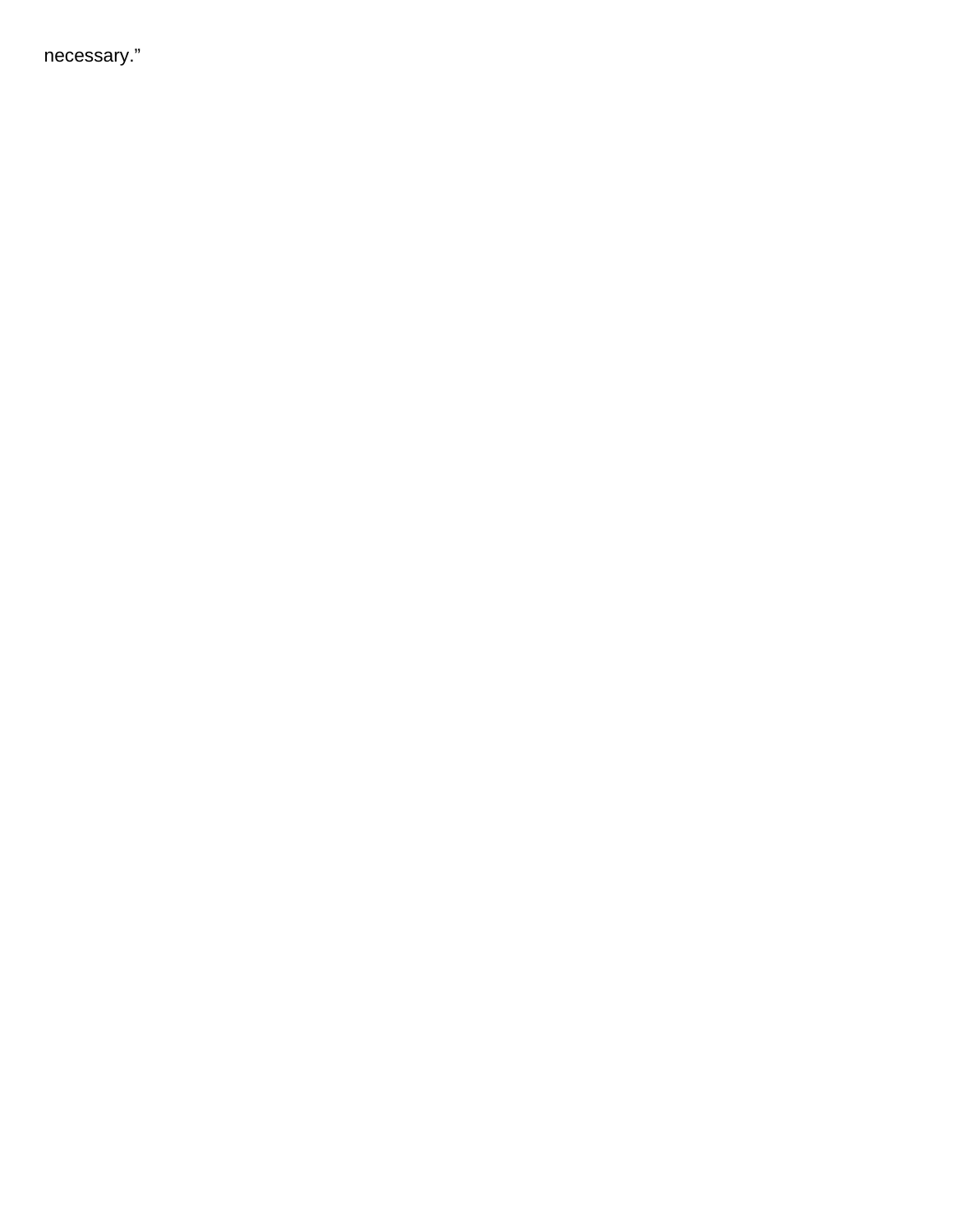#### **8 - People**

<span id="page-17-0"></span>"People are judgemental, But they pass it off by calling it human nature, I would ask those people, To define human nature in it's entirety,

It is not human nature, It is a side-effect of a society."

"People are so busy copying other people, And being brainless superficial clones, That they don't even have a "themselves", To be."

"People are often wrong, So just because someone says something is someway, That doesn't make it true."

"People have proven, That people are stupid."

"People believe what they are told, Often, when they have heard no opposition."

"People often become useless, Because they try to be useful to everyone."

"Take heed, The people you treat so horribly, May one day become your boss."

"People often can't find the right words, Becuase they have none of their own."

"Everyone is so worried about themselves, That they often don't see people who's worries are greater."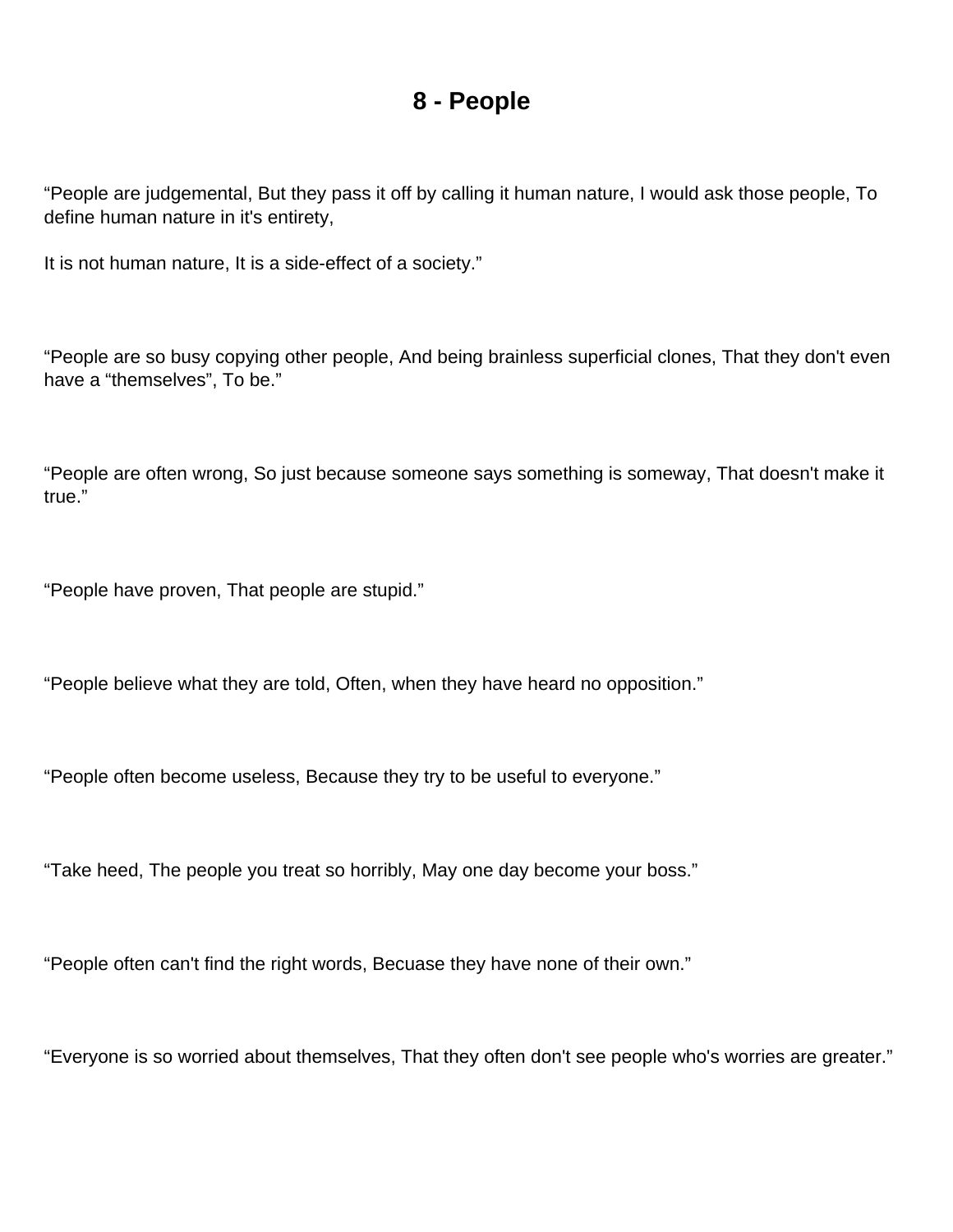"People have only gotten worse through time, I think by the time the world comes to a close, Life will be worse than anything in death."

"People seem to think they can get away with being rude, However, it will often come back to bite them in the butt."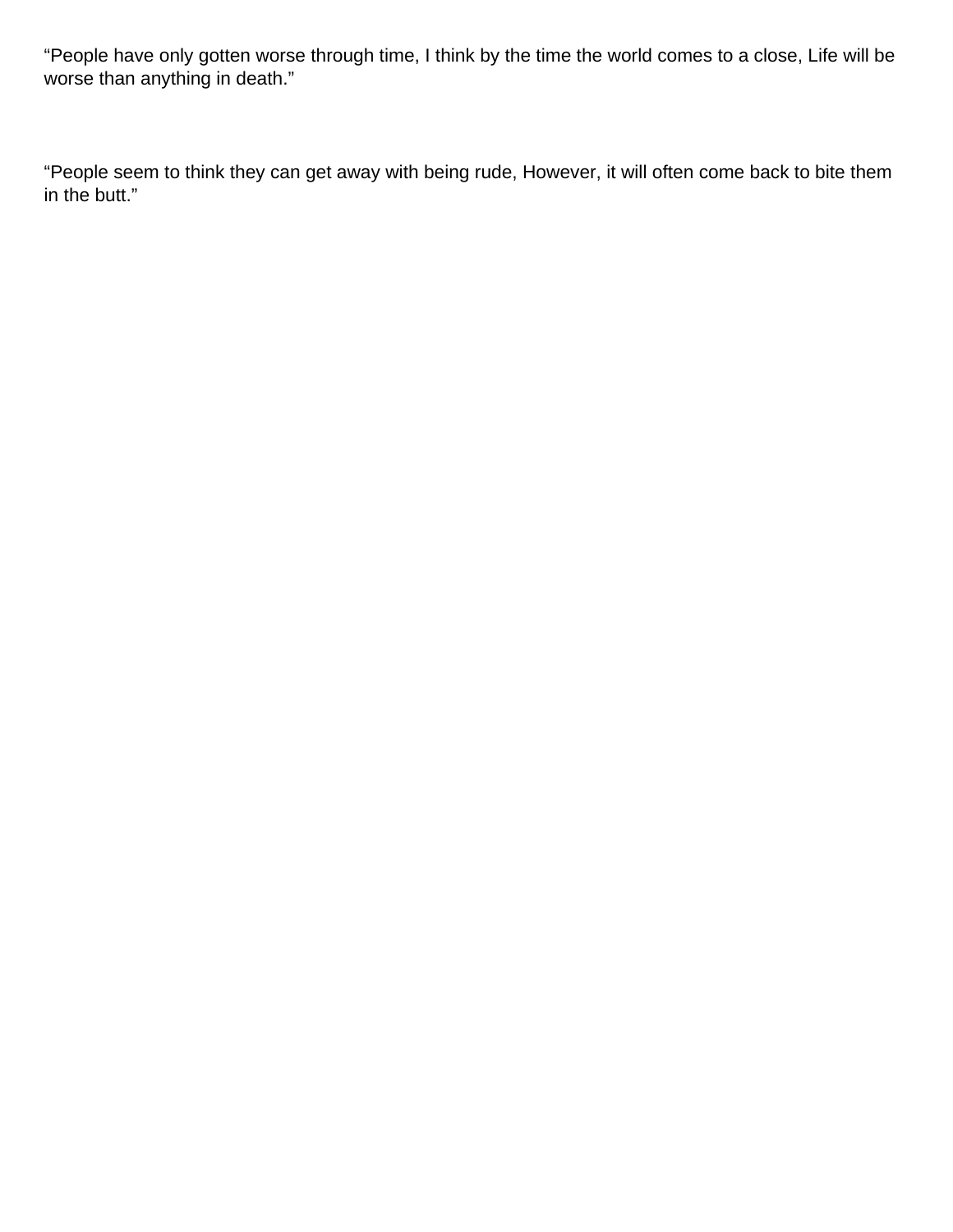#### **9 - Anger**

<span id="page-19-0"></span>"Anger is another emotion in a never-ending list, Anger is an emotion that makes people act drunk, And wish they were."

"The sun is hot, Anger is hot, When the sun explodes, Everything dies, When your anger explodes, What will happen?"

"Anger can be controlled, Though, it seldom ever is."

"The only people who can truly master anger, Seem to be either monks, nuns, or saints."

"Anger is often a great force, Definitely one to keep in check, However, Every once in awhile it is good to let loose."

"Anger is a form of expression, Though it is not often viewed as art."

"Anger is like being drunk, While being sober."

"If anger was put into helping things, Instead of destroying them, I think we'd all be better off,

But bored."

"Being angry doesn't give you the right to hurt someone, Anger is an emotion everyone feels, So no, your not special just because your angry, And no, you don't deserve special treatment, Your no better than anyone else."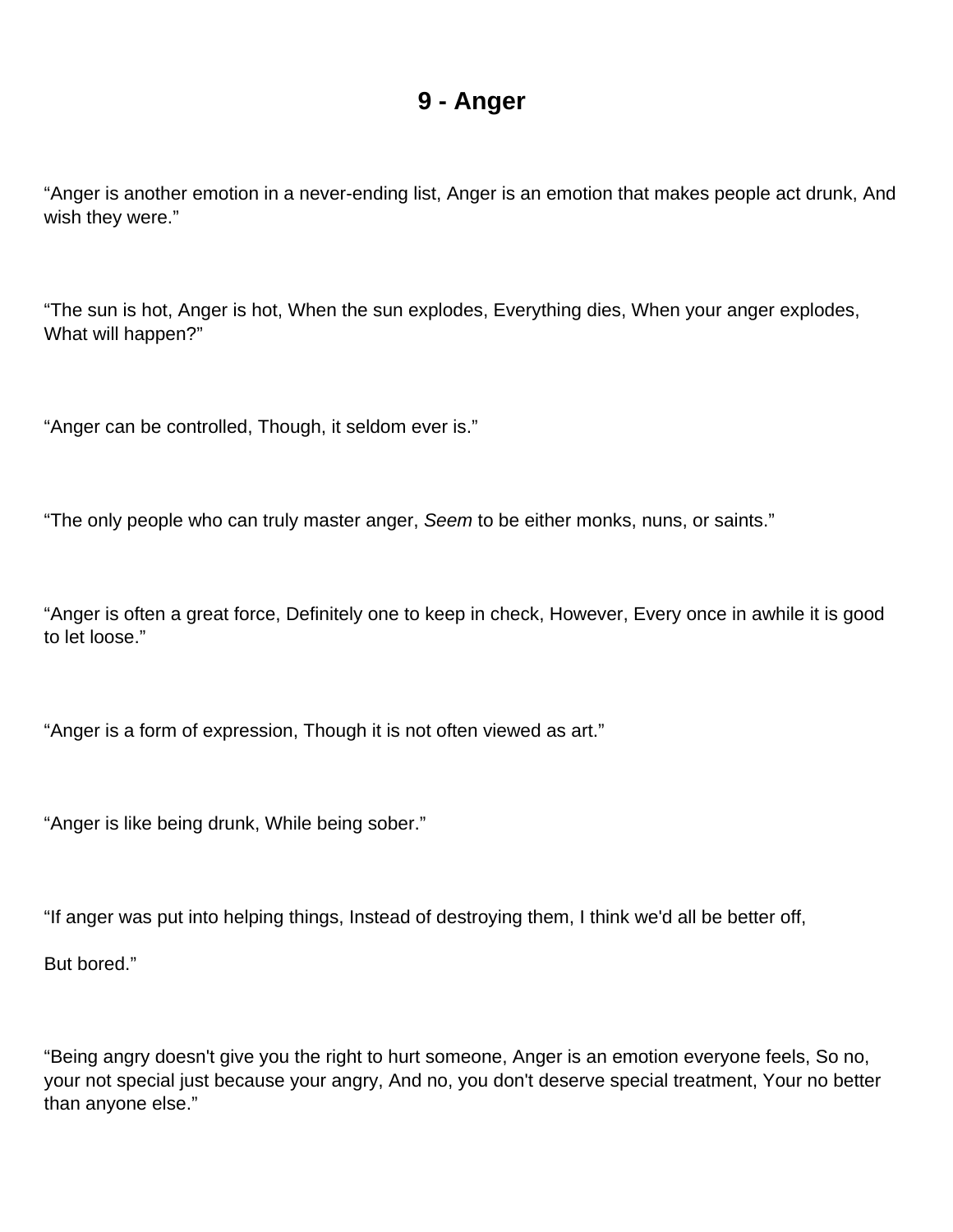"Anger is reliable, Which is good and bad."